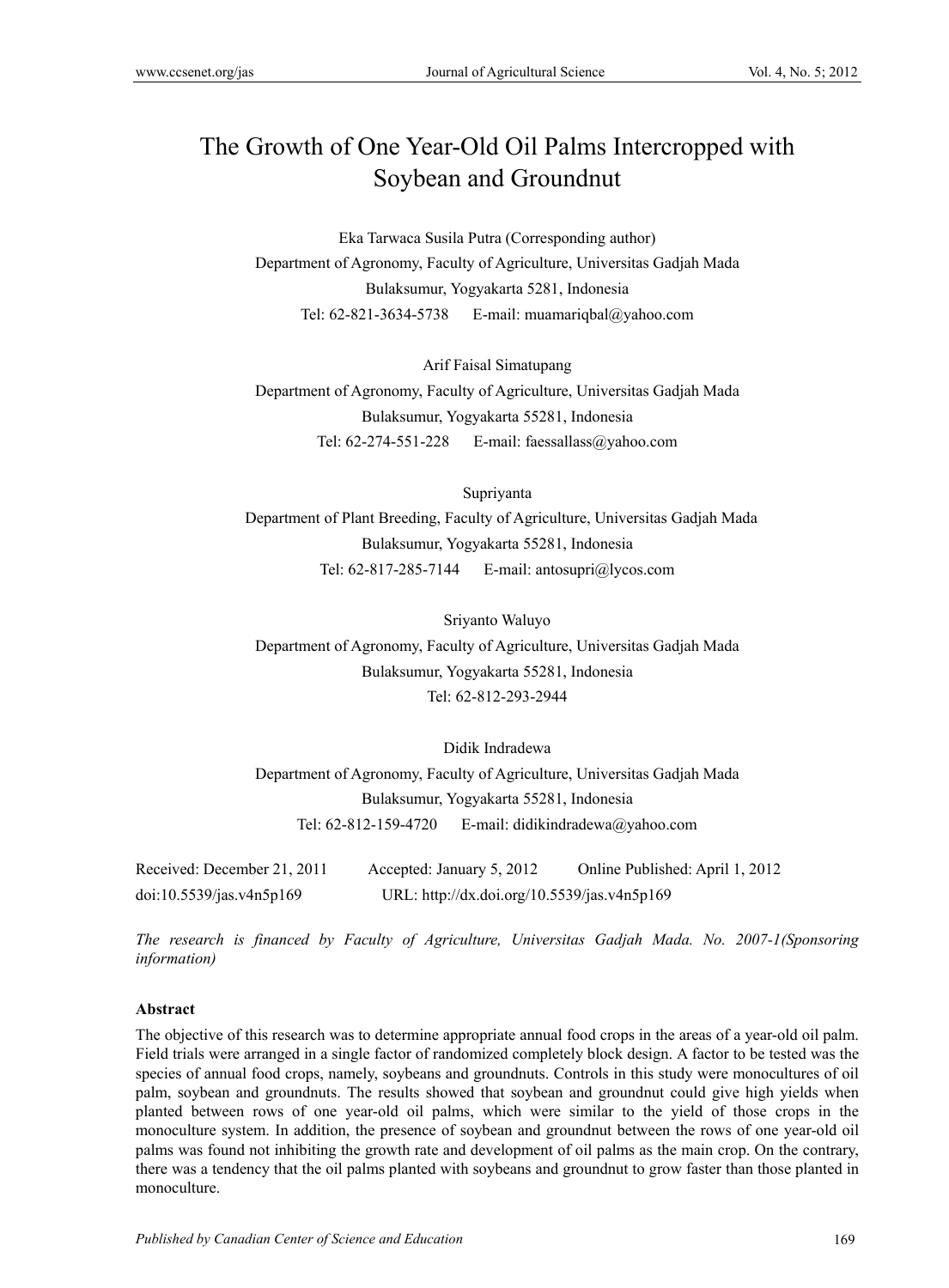**Keywords:** Growth, Yield, Oil palm, Soybean, Groundnut, Intercropping

## **1. Introduction**

Oil palm is the most important plantation commodity in Indonesia. In 2010, oil palm areas reached 9 million hectares, with the production and productivity of 19.5 million tonnes per year and 35 tonnes per ha/year. At this time, the expansions of oil palm areas were continued, specifically in Sumatra, Kalimantan and Papua (MoA, 2011). The areas of  $1 - 3$  year-old oil palms, often referred to as immature plants, still have wide empty spaces among the rows of oil palms. This is similar for the areas of  $4 - 5$  year-old oil palms, which are often referred to as young matured oil palms.  $1 - 5$  year-old oil palms are also commonly referred to as young plants (SMARTRI, 2005; Corley and Tinker, 2003). The wide empty spaces among the rows of young oil palms have resulted in ineffective or inefficient utilization of environmental resources, such as land, growing space, sunlight and  $CO<sub>2</sub>$  (Rezig et al, 2010).

Thus, the introduction of annual crops, such as soybean and groundnut in young oil palm plantation areas, has provided the opportunity to improve the efficiency and effective uses of environmental resources (Aynehband et al, 2010; Rezig et al, 2010; Abera and Feyisa, 2009; Amanullah et al, 2006). Meanwhile, the components of the young oil palm ecosystem are also more diverse with the introduction of the annual crops within the empty spaces among the rows of main crop. The increasing diversity of the ecosystem components has given impacts on the improvement of land capability to save water and CO2, and solar radiation harvesting (Chianeh et al, 2011; Rezvani et al, 2011; Prasad and Brook, 2005). Therefore, the introduction of annual crops has caused the ecosystem health in young oil palm areas to become better. In the long term, the young oil palm areas will be enriched with annual crops and have a chance to address global warming due to the increased capacity in the amount of CO2 harvested by the ecosystem (Rezig et al, 2010). Other opportunities that can be captured through the introduction of the annual crops were to make young oil palm plantation areas as a buffer of food production. Food production is derived from the introduction of the annual crops.

The explanations in the previous paragraph indicate that the young oil palm areas are strategic and have a major role in solving global warming and food insecurity. This is supported by its great areas, especially in Indonesia. The statistical data in 2010 showed that the area of young oil palms reached 1.8 million hectares and was expected to rise in the coming years because of the continuous activities of extensification (MoA, 2011).

The enrichment model of the components of young oil palm ecosystem, through the introduction of annual food crops, is a technology that can be used to improve the effectiveness and efficiency of the use of environmental resources (Rezvani et al, 2011; Rezig et al, 2010). However, strategies need to be found, so that the introduction of the annual food crops will not interfere with the growth and development of young oil palms as the main crop (Khan et al, 2007). The introduction of annual crops was based on the availability of the environmental resources in the area of young oil palms (aged 1-5 years), and this is one of the strategies that can be applied (Celette et al, 2009; Ghosh et al, 2006). It is important to highlight that the right type of the annual crop(s) will not interfere with the growth and development of oil palms; on the contrary, a positive interaction between young oil palms and the annual food crops actually has a good chance to accelerate growth and development of the main crop. Meanwhile, the selection of appropriate annual crops will also optimize food production because those crops have optimal growth, development and yield (Singer et al, 2007; Szumigalski and Akcer, 2006; Haby et al, 2006). Nonetheless, the type the appropriate seasonal crops are allegedly different in oil palm plantations aged 1, 2, 3, 4 and 5 years since the composition of the environmental resources vary between the phases of oil palm development.

Based on the above explanations, research is needed to determine the appropriate annual food crops in the areas of one year-old oil palms. The focus of the current study was the one year-old oil palm plantations. The selected crops have the following criteria: (1) have optimal growth, development and productivity under one year-old oil palms, (2) have the ability as a buffer of nutrient status in the plantation areas, and (3) are able to accelerate the growth and development of one year-old oil palms as the main crop.

### **2. Methodology**

Research was carried out between September 2007 and April 2008 at a one year-old oil palm plantation in PTPN VIII, Sang Hyang Damar area, Picung District, Pandeglang Region, Banten Province. Field trials were arranged in a single factor of randomized completely block design (RCBD), using three blocks as a replication. The factor to be tested was the species of the annual food crops, namely, soybeans and groundnuts. The controls in this study were the monocultures of oil palm plantations (i.e. free of all kinds of food crops), soybean and groundnuts. In the treatment which involved oil palm plantations, 3 hectares of one year-old oil palm plantation were used. Therefore, each block contained a hectare of oil palm plantation, and a stretch of land for monoculture soybean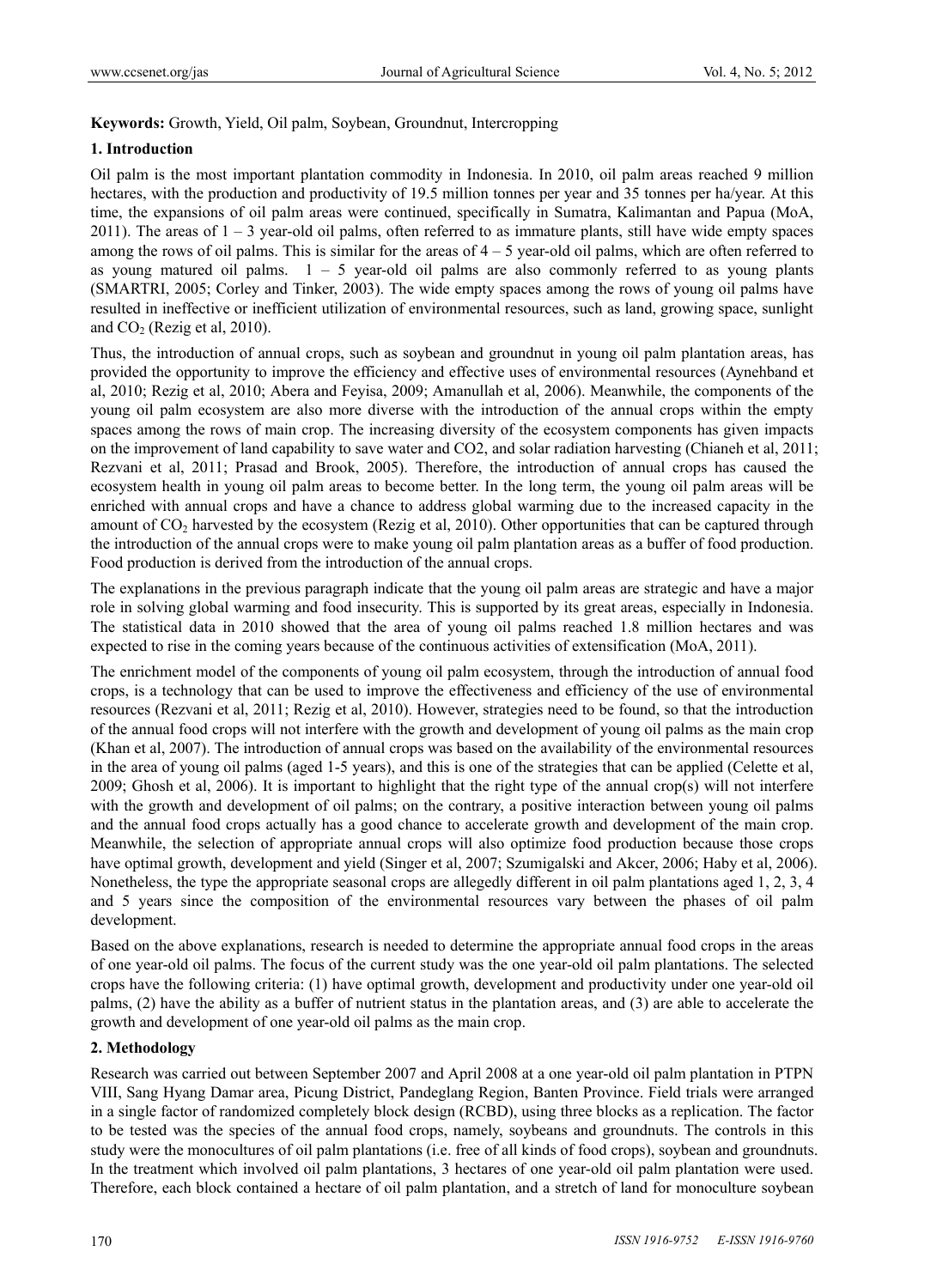and groundnuts. The field has a flat topography to ensure an easier blocking. In each block, the treatments were randomized, i.e. Control 1 (monoculture of oil palm), Control 2 (monoculture of soybean), Control 3 (monoculture of groundnuts), oil palms intercropped with soybeans and groundnuts, so that the area per treatment within a block would be 3333 m2. The planting distance for soybeans and groundnuts in this study was 20 cm x 20 cm. The fertilizer doses of soybeans and groundnuts intercropped with one year-old oil palms were according to the optimal dose as in the monoculture. The doses of urea, SP-36, and KCl were 100 kg/ha, and all were given at the same time with the planting date. In the meantime, control of pests and diseases was carried out using prevention strategy.

Data collection was conducted on several variables, namely, microclimate conditions, growth and development of oil palm, as well as growth, development and yields of soybean and groundnuts. Microclimate variable was observed on rainfall, rainy days, light intensity, air temperature and relative humidity in the research area. The growth and development variables of oil palms were measured on the length and stem diameter, number and area of leaf and dry weight of stems, leaves and shoot. Meanwhile, measurements of the leaf area and plant dry weight of oil palm were based on non-destructive methods, which were developed by Corley and Tinker (2003). Plant growth analysis variables [namely, leaf area index (LAI), net assimilation rate (NAR) and plant growth rate (PGR, without roots)] were derived from the growth variables of oil palms. Meanwhile, plant height, number and area of leaf, stem diameter, shoot and root dry weight, total root length, yield components weight (including the number and weight of pods per plant, weight of 100 seeds and grain weight per plant), as well as grain dry weight (per plot and hectare) were measured on the soybeans and groundnuts. Furthermore, the plant growth analysis of soybeans and groundnuts, which included leaf area index (LAI), net assimilation rate (NAR), crop growth rate (CGR) and harvest index (HI), were calculated based on the variables which had been measured from both the plants. Land equivalent ratio (LER) on intercropping of oil palm - soybean and oil palm groundnuts was calculated based on the shoot dry weight of oil palms during the study, as well as the grain yield per hectare of soybeans and groundnuts. The LER was calculated using the following equation:

$$
LER = (Yab/Yaa) + (Yba/Ybb)
$$

Notes:

Yaa = accretion of shoot dry weight of oil palm during the study in the monoculture (kg/ha)

 $Ybb =$  grain yield per hectare of soybean/groundnut in the monoculture (kg/ha)

- Yab = accretion of shoot dry weight of oil palms when intercropped with soybean/groundnut (kg/ha)
- Yba = grain yield per hectare of soybeans/groundnuts intercropped with oil palms (kg/ha)

LER was used to estimate the influence of competition and advantage of intercropping in comparison to monoculture. If LER>1, it means intercropping is more profitable than monoculture, and vice versa (Palaniappan, 1985).

The data were analyzed using the Analysis of Variance (ANOVA) at 5% level and continued with the Duncan's Multiple Range Test (DMRT), if the result was found to be significant. All the analyses were performed using the General Linear Model Procedure (PROC GLM) (SAS Institute, 1990).

### **3. Results**

The analysis of soil chemical properties showed that the field has an optimal pH (6.46), nitrogen (N, 0.69 %), potassium (K, 0.48 meq/100g), and cation exchange capacity (CEC, 30.93 meq/100g) for the growth and development of oil palms, as well as the annual food crops (see Table 1). Nevertheless, the contents of phosphorus (P<sub>2</sub>O<sub>5</sub>, 6.07 mg/100g), carbon (C, 1.83 %) and organic matter (OM, 3.10 %) in the field were not ideal to support plant growth and development because the values were quite low. As for the texture and composition of soil fractions, the field used in this study was found to be ideal for the growth and development of oil palms as well as for the annual food crops. In particular, the field has clay-loam texture; the compositions of sand, clay and dust were 33.01 %, 34.33 % and 32.66 %, respectively.

The average daily temperature and humidity at the research site reached 30.08 oC and 54.98 % (see Table 2). Meanwhile, the light intensity was in the range of 88.30 - 91.00 % (see Table 2). At the research site, rainfalls reached 1306 mm in September 2007 - January 2008 (see Table 2). Nevertheless, the high temperature and low humidity at the research site are not ideal for the growth and development of oil palms, as well as annual food crops. On the contrary, the research site has a high level of light intensity and rainfalls, so the research site is ideal to support the growth and development of oil palms and the annual food crops from both the environmental variables.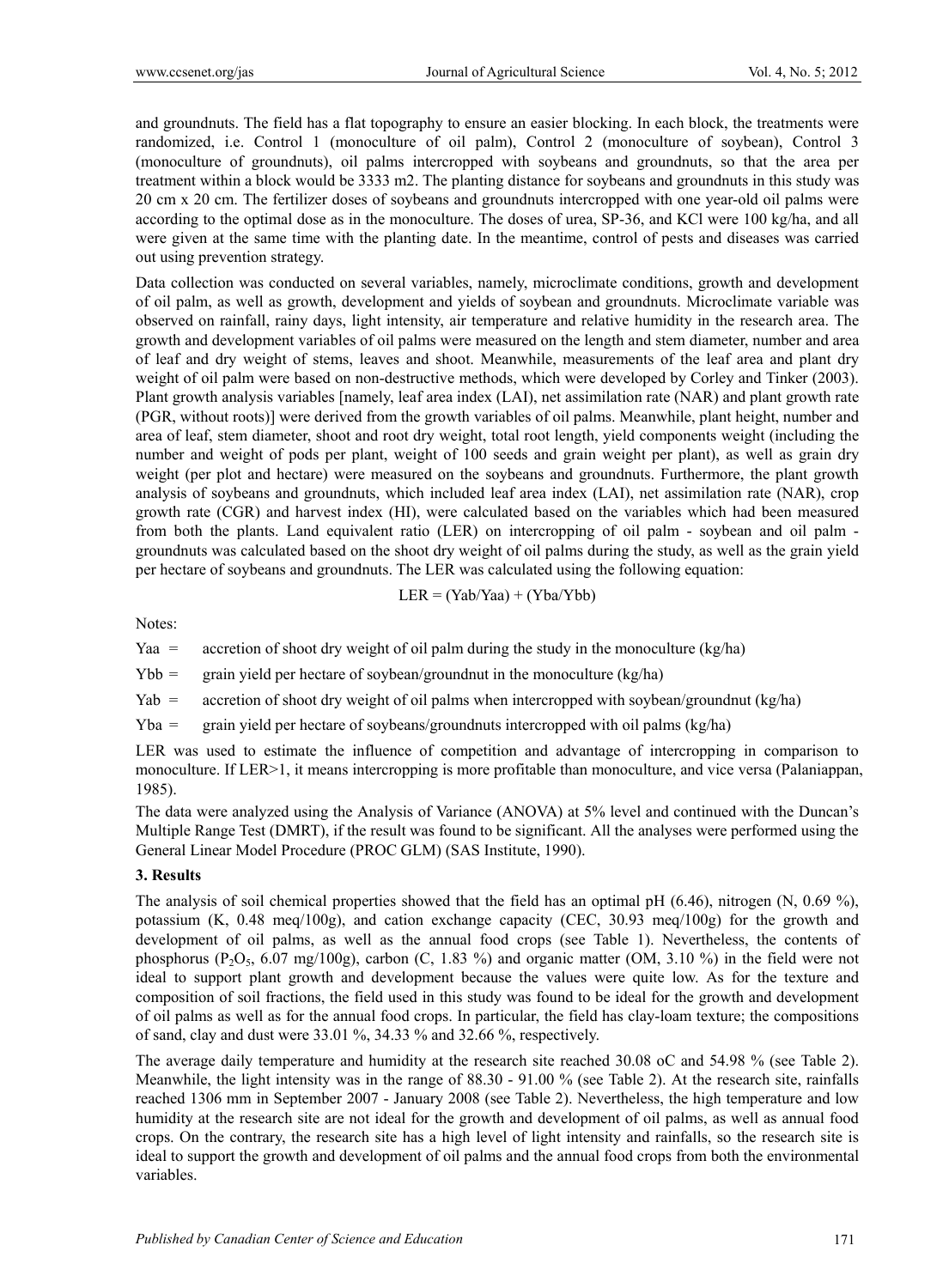The data analysis for the plant growth variables of oil palms, which included leaf area index (LAI), net assimilation rate (NAR), crop growth rate (CGR) and dry weight of stems, leaves and total shoots, showed that these variables were not influenced by planting pattern. It was found that the oil palms intercropped with soybeans or groundnuts had the same growth rate as those planted in the monoculture system (see Table 3). In fact, there was observed that intercropping with soybeans could improve CGR and NAR of oil palm. The improvements in both the CGR and NAR were followed by the increase in the dry weight of oil palms.

The number of leaves of oil palm planted in the monoculture and intercropping areas was similar, either intercropped with soybeans or groundnuts (see Figure 1). Meanwhile, oil palms intercropped with soybeans have higher trunks compared to those intercropped with groundnut or in the monoculture. Nevertheless, this finding could not be used as an indicator showing that the intercropping system has a positive effect on the height rate of oil palms. This is particularly because oil palms intercropped with soybeans were initially higher than those that were intercropped with groundnuts or in monoculture of oil palms (see Figure 1). Similarly, the significant effect of the planting pattern could be detected in the diameter of oil palm trunks. Oil palms that were intercropped with soybeans were observed to have higher stem diameter compared to those intercropped with groundnuts or in monoculture (see Figure 1). Meanwhile, the stem diameter of oil palms intercropped with groundnuts was similar to those in the monoculture.

Data gathered for the growth of soybean indicated that the monoculture of soybean yielded the same growth rate with soybeans intercropped with one year-old oil palms (see Table 4). Soybeans grown and intercropped with oil palms had the number of leaves, LAI, NAR, CGR, total root length, root and plant dry weight, plant height and stem diameter as large as those of the monoculture.

In line with the data on growth, the yield and yield components of soybean grown in monoculture were as large as those grown intercropping with one year-old oil palms (see Table 5). In particular, soybean grown intercropping with one year-old oil palm produced similar number of pods, weight of pods and seed weight per plant, 100 seed weight and seed yield per hectare with the monoculture of soybean. Based on the growth and yield of soybean (Tables 4 and 5), it was found to possess the potential to be developed in the area of one year-old oil palms.

Meanwhile, groundnut has an optimal growth when intercropped with one year-old oil palms. Groundnut that was planted intercropping with oil palms had an equivalent growth rate compared to that of the monoculture (see Table 6). In fact, for several growth variables (e.g., plant height and stem diameter), groundnuts planted intercropping with oil palms had higher stems and greater stem diameter than those in the monoculture system. These conditions indicated that the growth of plant was not inhibited even though groundnuts were grown under the stand of oil palms.

Thus, it could be stated that groundnuts provide high yields when intercropped with one year-old oil palms. The yields were equivalent to those of the groundnuts in the monoculture system (see Table 7). Some yield components, such as the number of pods, weight of pods and seed weight per plant, as well as 100 seed weight and seed yield per hectare, showed a tendency that groundnuts grown intercropping with one year-old oil palms had higher yield components than that of the groundnuts from the monoculture system.

Intercropping between oil palm - soybean and oil palm - groundnuts had land equivalent ratio (LER) of 4.10 and 3.30, respectively (see Table 8). These conditions indicated that the intercropping of oil palm - soybean and oil palm - groundnut would be more profitable than the cultivation of oil palms, soybeans and groundnuts in the monoculture. This was particularly because the LER in both the intercropping systems was more than 1.

### **4. Discussion**

At the young oil palm plantation areas, especially one year-old oil palms, the empty spaces between the rows of oil palms are still quite wide. At the time when the current study was carried out, the empty spaces were still left unplanted. In addition, the efficiency level of the uses of environmental resources, such as land, solar radiation, water, mineral nutrients and  $CO<sub>2</sub>$ , was still not optimal in the areas of the one year-old oil palm plantations (Tsubo et al., 2003; Szumigalski & Acker, 2006; Aynehband et al., 2010; Filho et al., 2011). Planting annual food crops among the rows of the one year-old oil palms can provide the opportunity to improve the use of the environmental resources more efficiently in that area. In addition, the utilization of the empty space for planting annual food crops has a potential to increase the production of food.

At present, information regarding the use of technology for the empty spaces between the rows of the one year-old oil palms for food production is still limited. Therefore, studies that can gather appropriate package of technology associated with the planting of annual food crops between the rows of a year-old oil palm are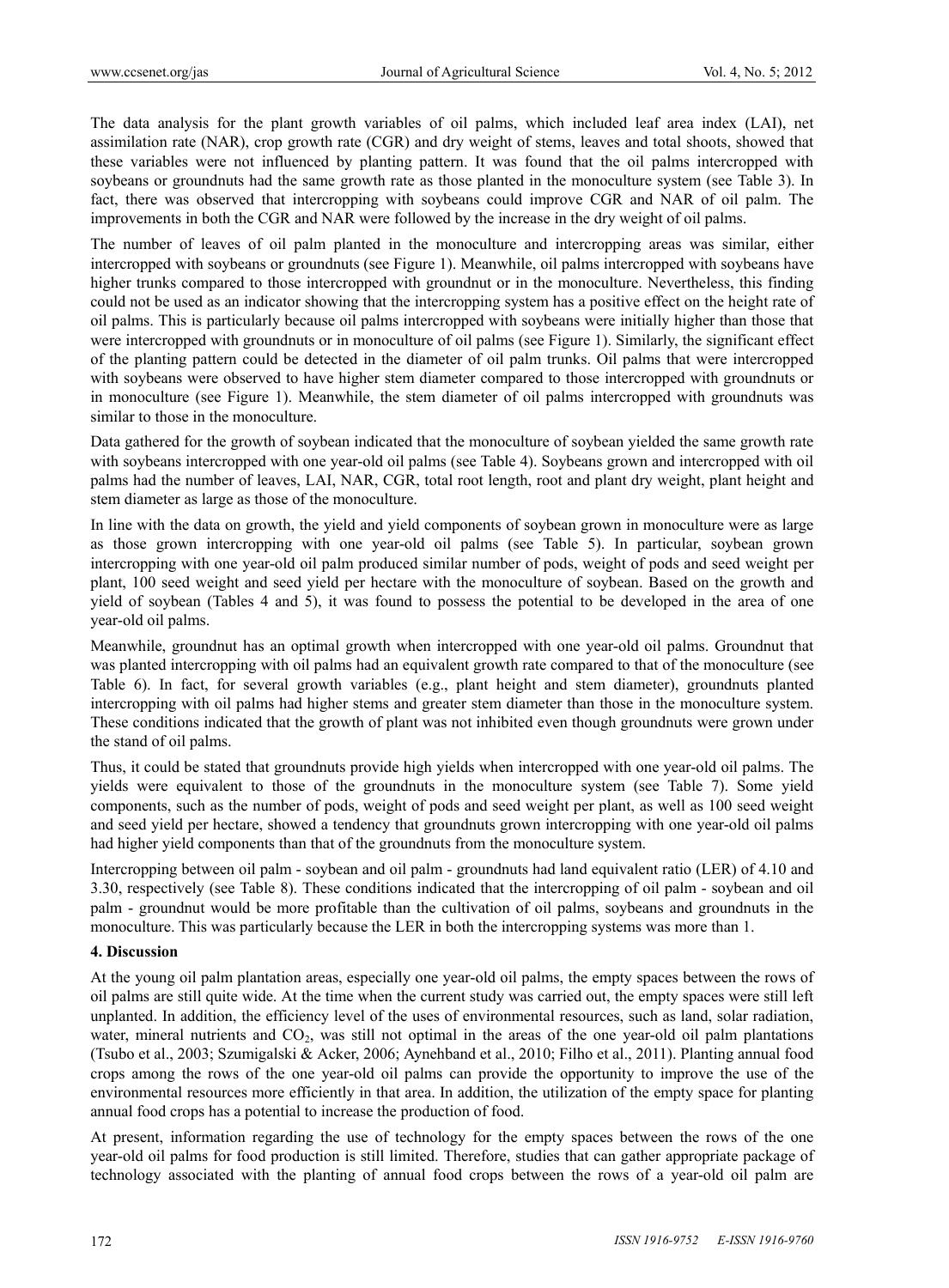required. These studies are intended to gather information that can be used to determine the annual food crops which produce high yields when intercropped with one year-old oil palms, but will not inhibit the growth rate and development of oil palms as the main crop at the same time. In addition, the study can also be used to collect data for the species of the annual food crops that have positive associations with oil palms, i.e. the growth and development of oil palms have actually been accelerated when grown together or along with these food crops. In particular, soybeans and groundnuts are types of the annual food crops which have the potential to be developed when intercropped with one year-old oil palms. Nevertheless, more in-depth studies are still needed to prove these findings.

Data may provide information which indicates that the growth of one year-old oil palms does not have problems when planted along with soybeans and groundnuts. The growth rate of one year-old oil palms intercropped with soybeans and groundnuts was also similar to that of oil palms in the monoculture system (see Table 3). In fact, all the growth components of oil palms actually indicate that intercropping with soybean and groundnut has the tendency to increase the growth rate of oil palms, particularly when intercropped with soybeans. In particular, intercropping with soybeans was found to have significantly improved the growth rate of the one year-old oil palms, as clearly seen from their trunk diameters.

Thus, growth acceleration was observed for the one year-old oil palms grown along with soybeans. Meanwhile, intercropping with groundnuts resulted in a similar growth rate for oil palms compared to those oil palms in the monoculture system (see Table 3). The positive effect of intercropping to the growth rate of oil palms occurred due to the fact that the two species of the annual food crops possess different shoot and root morphological characteristics. The shoots of oil palms with the size greater than those of the soybeans and groundnuts occupied the upper zone, while the soybeans and groundnuts with smaller shoot sizes occupied the lower zone (i.e. below the canopy of the oil palms). These conditions resulted in the absence of competition between the shoots of the one year-old oil palms and those of the soybeans and groundnuts in relation to the environmental resources, such as the above ground growing space, sunlight and CO<sub>2</sub> (Govea & Albrecht, 2005; Singer et al., 2006; Chianeh et al., 2011). In other words, the shoots of oil palms get the optimal growing space, sunlight and  $CO<sub>2</sub>$ .

The conditions that occur in the sub-soil surface were also found in line with the pattern of interaction between the shoots of oil palms with those of the soybeans and groundnuts above the soil surface. Hence, the morphological characters of the roots of oil palms are different with those of soybeans and groundnuts. Palm roots are apparently larger and longer and thus will occupy the lower layers of the soil, while the roots of soybeans and groundnuts are smaller and shorter and they will fill the upper soil layers that are near to the soil surface. These conditions will encourage the non- competition between the roots of oil palms and those of the soybeans and groundnuts in obtaining environmental resources, such as space, nutrients and water (Chen et al., 2004; Ross et al., 2004; Touzi et al., 2010; Yang et al., 2010). The roots of oil palms, soybeans and groundnuts get the optimal space, nutrients and water (Singer et al., 2006; Celette et al., 2009). The roots are capable to support the growth of oil palm shoots, so the growth of oil palms is equivalent to the palms of the monoculture system (Hinsinger, 2011).

Meanwhile, the one year-old oil palms, which are intercropped with soybeans and groundnuts, have the advantage for additional supply of nitrogen (N) from soybeans and groundnuts (see Table 1). Soybeans and groundnuts are of the legume family, which have the ability to get free N from the air through a mutualism symbiotic with Rhizobium (Lauriault & Kirksey, 2004; Matiru & Dakora, 2004; Cardoso et al., 2007; Zhang et al., 2010; Abusuwar & Omer, 2011). These conditions resulted in the increase of soil N content in the field planted with soybeans and groundnuts, i.e. intercropping field between oil palms - soybeans and oil palms groundnuts (Cardoso et al., 2007; Zhang et al., 2010; Abusuwar & Omer, 2011). The additional supply of nitrogen from soybeans and groundnuts is sustained by oil palms by increasing the growth rate of their shoots.

Both the growth and yield of soybeans and groundnuts were also found to be the maximum when planted between the rows of the one year-old oil palms. The indications were the similar growth and yield variables between soybeans and groundnuts intercropped with oil palms and those in the monoculture system (see Tables 4, 5, 6 and 7). This occurred because of the positive interactions between soybeans - oil palms and groundnuts - oil palms. The positive interactions were also due to the different morphological characters between the shoots and roots of oil palms, soybeans and groundnuts. The shoot of soybeans and groundnuts could get enough growth space, solar radiation and  $CO<sub>2</sub>$ . In terms of solar radiation, the empty spaces between the rows of the one year-old oil palms were still very much open that the radiation could reach up to the land surface. Hence, solar radiation was still able to meet the needs of soybeans and groundnuts. Moreover, soybeans and groundnuts are C3 plants, which have the light reaction pathway in the photosynthesis following the Calvin's cycle. In general, crops in this particular plant group do not require full light intensity to be able to grow and develop normally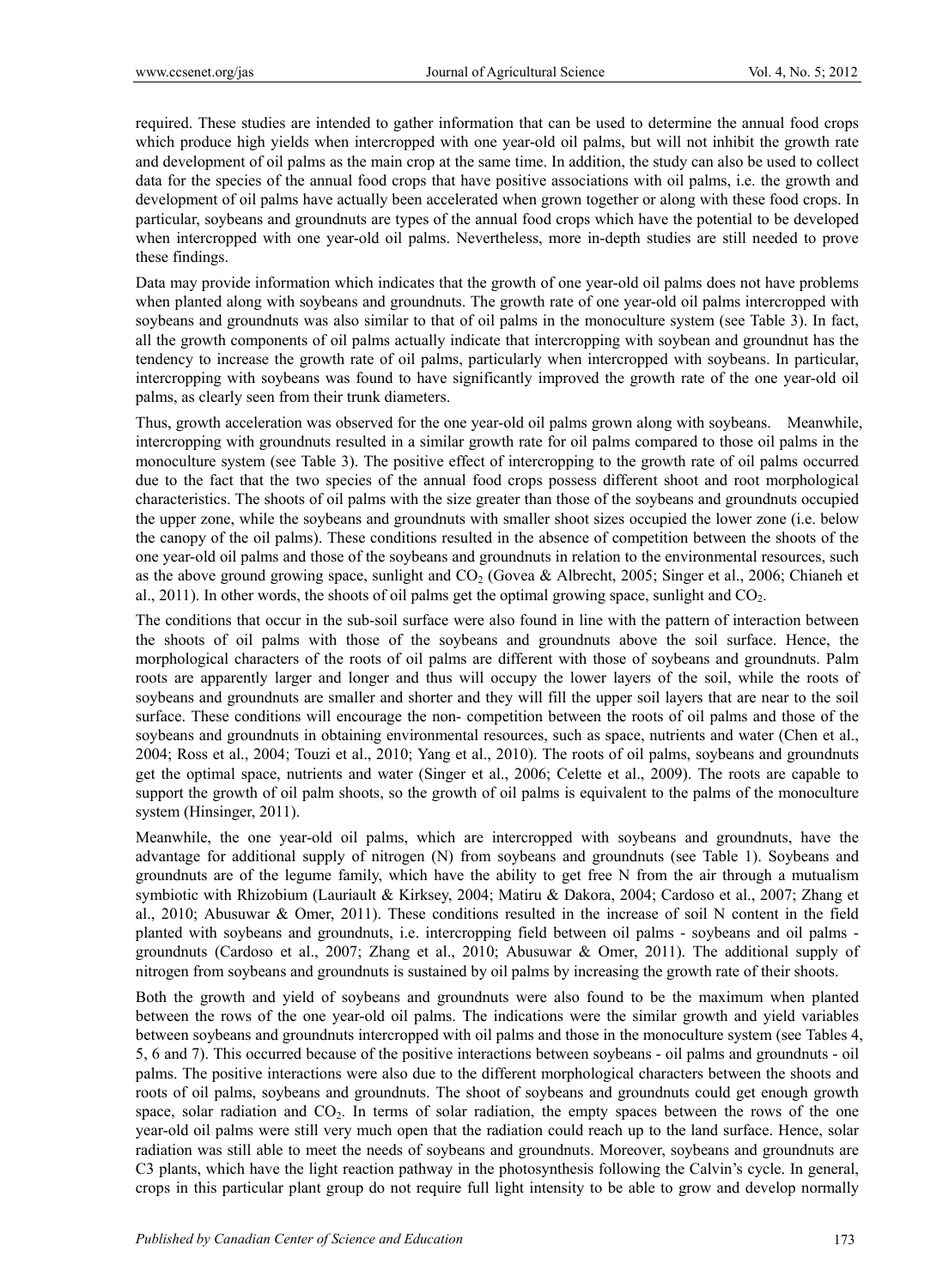## (McKormic et al., 2006).

The maximum growth and yields of soybeans and groundnuts intercropped with one year-old oil palms were also supported by the differences in their root morphological characteristics. As indicated earlier, the roots of soybeans and groundnuts were found to occupy the upper layer of land, whereas the roots of oil palms occupied the lower layer. Soybean and groundnut get the supplies of water and mineral nutrients from the upper layer of land, while the oil palm got it from the lower layer of land. These conditions will not cause any competition between oil palms – soybeans or oil palms - groundnuts in relation to growth space, mineral nutrients and water. Instead, crops received sufficient level of their growing needs (Ghosh et al., 2006; Khan et al., 2007). This is what sustains the optimal growth and yield of soybeans and groundnuts when the plants are grown between the rows of one year-old oil palms.

Based on the LER, intercropping oil palms - soybeans and oil palms - groundnuts is the ideal pattern for intercropping because both kinds of intercropping have LER>1 (Table 8). The intercropping patterns of oil palms - soybeans and oil palms – groundnuts were also found to be more profitable than that of the monoculture systems for all the three crops. These conditions indicated that the inter-specific competition between one year-old oil palms and soybean and groundnut was rather minimal when compared to the intra-specific competition within the three crops (Khan et al., 2007). These situations or conditions have caused intercropping system to provide a better response when compared to the monoculture system. Therefore, intercropping between oil palms - soybeans and oil palms - groundnuts can be recommended for the areas where one year-old oil palms are grown.

## **5. Conclusions**

Based on the findings of the current study, it can be stated that soybeans and groundnuts are eligible to be selected and grown as the annual food crops between the rows of one year-old oil palms. Soybeans and groundnuts could give high yields when planted between the rows of the one year-old oil palms, which are similar to the yields of those crops grown in the monoculture system. Moreover, the presence of soybeans and groundnuts between the rows of one year-old oil palms does not inhibit the growth rate and the development of oil palms as the main crop. On the contrary, there is a tendency for the oil palms planted with soybeans and groundnut to grow much faster than those grown in the monoculture system.

### **Acknowledgments**

This research was funded by Faculty of Agriculture, Universitas Gadjah Mada under the Young Lecturer Research Grant Scheme (No. 2007-1). The authors would like to express their gratitude to Mr. Widodo for his assistance in the study.

## **References**

Abera, T. & D. Feyisa. (2008). Faba bean and field pea seed proportion for intercropping system in Horro Highlands of Western Ethiopia. *Afr. Crop Sci. J., 16*(4), 243 – 249. http://www.ajol.info/index.php/acsj/article/viewFile/54398/42916

Abusuwar, A. O. & E. A. Omer. (2011). Effect of intercropping, phosphorus fertilization and rhizobium inoculation on the growth and nodulation of some leguminous and cereal forages. *Agric. Biol. J. N. Am., 2*(1), 109 – 124. http://scihub.org/ABJNA/PDF/2011/1/ABJNA-2-1-109-124.pdf

Amanullah, M. M., K. Vaiyapuri, A. Alagesan, E. Somasundaram, K. Sathyamoorth & S. Pazhanivelan. (2006). Effect of intercropping and organic manures on the yield and biological efficiency of cassava intercropping system (*Manihot esculenta* Crantz.). *Res. J. Agric. & Biol. Sci., 2*(5), 201 – 208. http://www.aensionline.com/rjabs/2006/201-208.pdf

Aynehband, A., M. Behrooz & A. H. Afshar. (2010). Study of intercropping agroecosystem productivity influenced by different crops and planting rations. *Am-Euras. J. Agric. & Environ. Sci., 7*(2), 163 – 169. http://www.idosi.org/aejaes/jaes7(2)/7.pdf

Cardoso, E. J. B. N., M. A. Nogueira & S. M. G. Ferraz. (2007). Biological N<sub>2</sub> fixation and mineral N in common bean-maize intercropping or sole cropping in southeastern Brazil. *Expl. Agric., 43*, 319 – 330. http://www.planta.cn/forum/files\_planta/download\_114.pdf

Celette, F., A. Findeling & C. Gary. (2009). Competition for nitrogen in an unfertilized intercropping systems: the case of an association of grapevine and grass cover in a Mediterranean climate. *Eur. J. Agron., 30*(1), 41 – 51. http://publications.cirad.fr/une\_notice.php?dk=547300

Chen, C., M. Westcott, K. Neill, D. Wichman & M. Knox. (2004). Row configuration and nitrogen application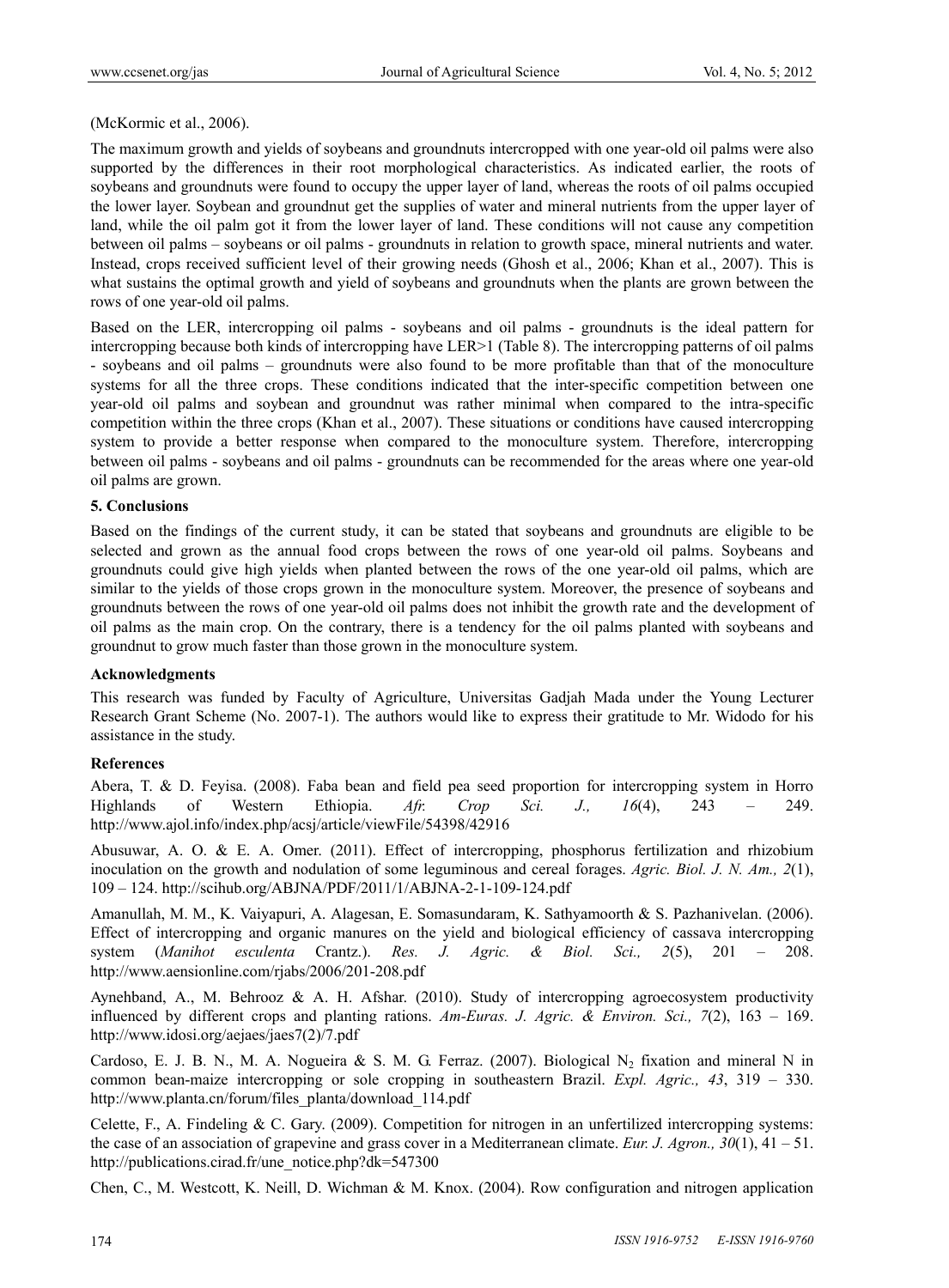for barley–pea intercropping in Montana. *Agron. J*. *96,* 1730 – 1738. http://openagricola.nal.usda.gov/Record/IND43661774

Chianeh, E. R., A. D. M. Nassab, M. R. Shakiba, K. G. Golezani, S. Aharizad & F. Shekari. (2011). Intercropping of maize (*Zea mays* L.) and faba bean (*Vicia faba* L.) at different plant population densities. *Afr. J. Agric. Res.,*  $(6(7),$  1796 – 1799.

http://www.academicjournals.org/ajar/PDF/pdf2011/4%20Apr/Rezaei-Chianeh%20et%20al.pdf

Corley, R. H. V. & P. B. Tinker. (2003). *The palm oil*. Berlin: Blackwell Publishing, 562pp. Germany.

Filho, A. B. C., B. L. A. Rezende, J. C. Barbosa & L. C. Grangeiro. (2011). Agronomic efficiency of intercropping tomato and lettuce. *An. Acad. Bras. Cienc., 83*(3), 1109-1119. http://www.scielo.br/scielo.php?pid=S0001-37652011000300029&script=sci\_arttext

Ghosh, P. K., M. C. Manna, K. K. Bandyopadhyay, Ajay, A. K. Tripathi, R. H. Wanjari, K. M. Hati, A. K. Misra, C. L. Acharya & A. Subba Rao. (2006). Interspecific interaction and nutrient use in soybean/sorghum intercropping system. *Agron. J.*, *98*, 1097-1108. http://www.mendeley.com/research/interspecific-interaction-and-nutrient-use-in-soybeansorghum-intercroppingsystem/

Govea, F. E. C. & K. A. Albrecht. (2005). Mixtures of kura clover with small grains or italian ryegrass to extend the forage production season in the northern USA. *Agron. J*., *97*, 131-136. http://mccc.msu.edu/%5C/states/Wisconsin/Cereal\_crops\_an\_Italian\_Ryegrass\_with\_Kura.pdf

Haby, V. A., S. A. Stout, F. M. Hons & A. T. Leonard. (2006). Nitrogen fixation and transfer in a mixed stand of alfalfa and bermudagrass. *Agron. J., 98*, 890-898. https://www.agronomy.org/publications/aj/articles/98/4/890

Hinsinger, P. (2011). P for two, sharing a scarce resouce – Soil phophorus acquisition in the rhizosphere of intercropped species. *Plant Physiol., 156*, 1078-1086. http://www.plantphysiol.org/content/156/3/1078.short

Khan, Z. R., C. A. O. Midega, A. Hassanali, J. A. Pickett & L.J. Wadhams. (2007). Assessment of different legumes for the control of Striga hermonthica in maize and sorghum. *Crop. Sci., 47*, 730*-*734*.* http://www.mendeley.com/research/assessment-of-different-legumes-for-the-control-of-striga-hermonthica-in-m aize-and-sorghum/

Lauriault, L. M. & R. E. Kirksey. (2004). Yield and nutritive value of irrigated winter cereal forage grass–legume intercrops in the Southern High Plains, USA. *Agron. J*., *96*, 352-358. https://www.agronomy.org/publications/aj/articles/96/2/352

Matiru, V. N. & F. D. Dakora. (2004). Potential use of rhizobial bacteria as promoters of plant growth for increased yield in landraces of African ceral crops. *Afr. J. Biotechnol., 3*(1), 1-7. http://www.ajol.info/index.php/ajb/article/view/14908

McCormick, J.S., R. M. Sulc, D. J. Barker, & J. E. Beuerlein. (2006). Yield and nutritive value of autumn-seeded winter-hardy and winter-sensitive annual forages. *Crop. Sci*., *46*, 1981-1989. http://cat.inist.fr/?aModele=afficheN&cpsidt=18159803

Ministry of Agriculture Indonesia (MoA). (2011). *Plants statistics data.* [Online] Available: http://aplikasi.deptan.go.id/bdsp/index.asp (October 26, 2011)

Palaniappan, S. P. (1985). *Cropping system in the tropic*, p*rinciple and management*. New Delhi: Wiley Eastern Limited, 215pp. India.

Prasad, R. B. & R. M. Brook. (2005). Effect of varying maize densities on intercropped maize and soybean in Nepal. *Axpl. Agric., 41*, 365 – 382. http://cat.inist.fr/?aModele=afficheN&cpsidt=17020733

Rezig, M., A. Sahli, F. B. Jeddi & Y. Harbaoui. (2010). Adopting intercropping system for potatoes as practice on drought mitigation under Tunisian conditions. *Options Mediterraneennes,* A (95), 329 – 334. http://ressources.ciheam.org/om/pdf/a95/00801365.pdf

Rezvani, M., F. Zaefarian, M. Aghaalikhani, H. R. Mashhadi & E. Zand. (2011). Investigation corn and soybean intercropping advantages in competition with redroot pigweed and jimsonweed. *World Academy of Science, Engineering and Technology, 81*, 350 – 352. http://www.waset.org/journals/waset/v81/v81-67.pdf

Ross, S. M., J. R. King, J. T. O'Donovan, & D. Spaner. (2004). Intercropping berseem clover with barley and oat cultivars for forage. *Agron. J*., *96*, 1719 – 1729. http://cat.inist.fr/?aModele=afficheN&cpsidt=16327279

SAS Institute Inc. (1990). *SAS/STAT users guide*. North Caroline: SAS Publishing, 848 pp. USA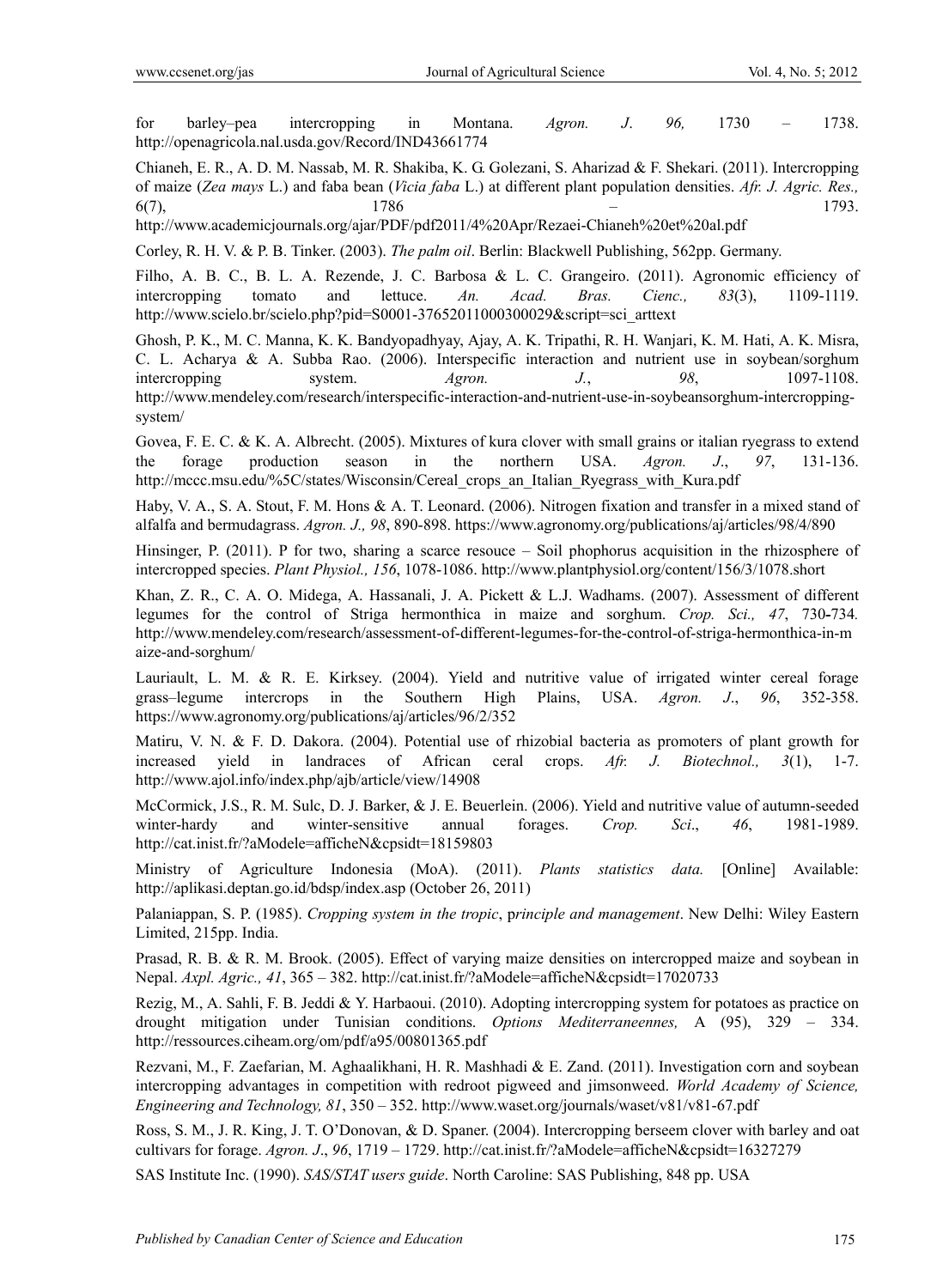Singer, J. W., S. D. Logsdon & D. W. Meek. (2007). Tillage and compost effects on corn growth, nutrient accumulation, and grain yield. *Agron. J*., *99*, 80 – 87. http://ddr.nal.usda.gov/bitstream/10113/16059/1/IND43923743.pdf

Singer, J. W., M. D. Casler & K. A. Kohler. (2006). Wheat effect on frost-seeded red clover cultivar establishment and yield. *Agron. J., 98*, 265 – 269. http://ddr.nal.usda.gov/bitstream/10113/3602/1/IND43801431.pdf

SMARTRI. (2005). *Technical guideline of cultivation of oil palm*. Jakarta: PT. SMART Tbk, 78pp. Indonesia

Szumigalski, A. R. & R. C. V. Acker. (2006). Nitrogen yield and land use efficiency in annual sole crops and intercrops. *Agron. J., 98*, 1030 – 1040. http://www.mendeley.com/research/nitrogen-yield-and-land-use-efficiency-in-annual-sole-crops-and-intercrops/

Touzi, I. S., S. De Tourdonnet, M. Launay & T. Dore. (2010). Does intercropping winter wheat (*Triticum aestivum*) with red fescue (*Festuca rubra*) as a cover crop improve agronomic and environmental performance? A modeling approach. *Field Crops Res., 116*, 218 – 229. http://linkinghub.elsevier.com/retrieve/pii/S0378429009003177

Tsubo, M., E. Mukhala, H. O. Ogindo & S. Walker. (2003). Productivity of maize-bean intercropping in a semi-arid region of South Africa. *Water SA*., *29*(4), 381 – 388. http://www.ajol.info/index.php/wsa/article/view/5038/12614

Yang, C. H., Q. Chai & G. B. Huang. (2010). Root distribution and yield responses of wheat/maize intercropping to alternate irrigation in the arid areas of northwest China. *Plant Soil Environ*., *56*(6), 253 – 262. http://agriculturejournals.cz/publicFiles/21435.pdf

Zhang, N. N., Y. M. Sun, L. Li, E. T. Wang, W. X. Chen & H. L. Yuan. (2010). Effects of intercropping and *Rhizobium* inoculation on yield and rhizosphere bacterial community of faba bean (*Vicia faba* L.). *Biol. Fertil. Soils, 46*, 625 – 639. http://www.springerlink.com/index/m71403335365u346.pdf

| N <sub>0</sub> | Chemical and Physical Soil Properties | Value     | Criteria     |
|----------------|---------------------------------------|-----------|--------------|
| $\mathbf{1}$   | pH                                    | 6.46      | Intermediate |
| 2              | $C($ %)                               | 1.83      | Low          |
| 3              | N(%)                                  | 0.69      | High         |
| 4              | $P_2O_5$ (mg/100g)                    | 6.07      | Very low     |
| 5              | K (meq/ $100g$ )                      | 0.48      | Intermediate |
| 6              | OM $(\% )$                            | 3.10      | Low          |
| 7              | $CEC$ (meq/100g)                      | 30.93     | High         |
| 8              | Sand $(\% )$                          | 33.01     |              |
| 9              | Clay $(\% )$                          | 34.33     |              |
| 10             | Dust $(\% )$                          | 32.66     |              |
| 11             | Texture                               | Clay-loam |              |

Table 1. The analysis of some chemicals and physicals soil properties

The field has an optimal pH, nitrogen, potassium and cation exchange capacity for the growth and development of oil palms, as well as the annual food crops. The contents of phosphorus, carbon and organic matter in the field were not ideal to support plant growth and development because the values were quite low.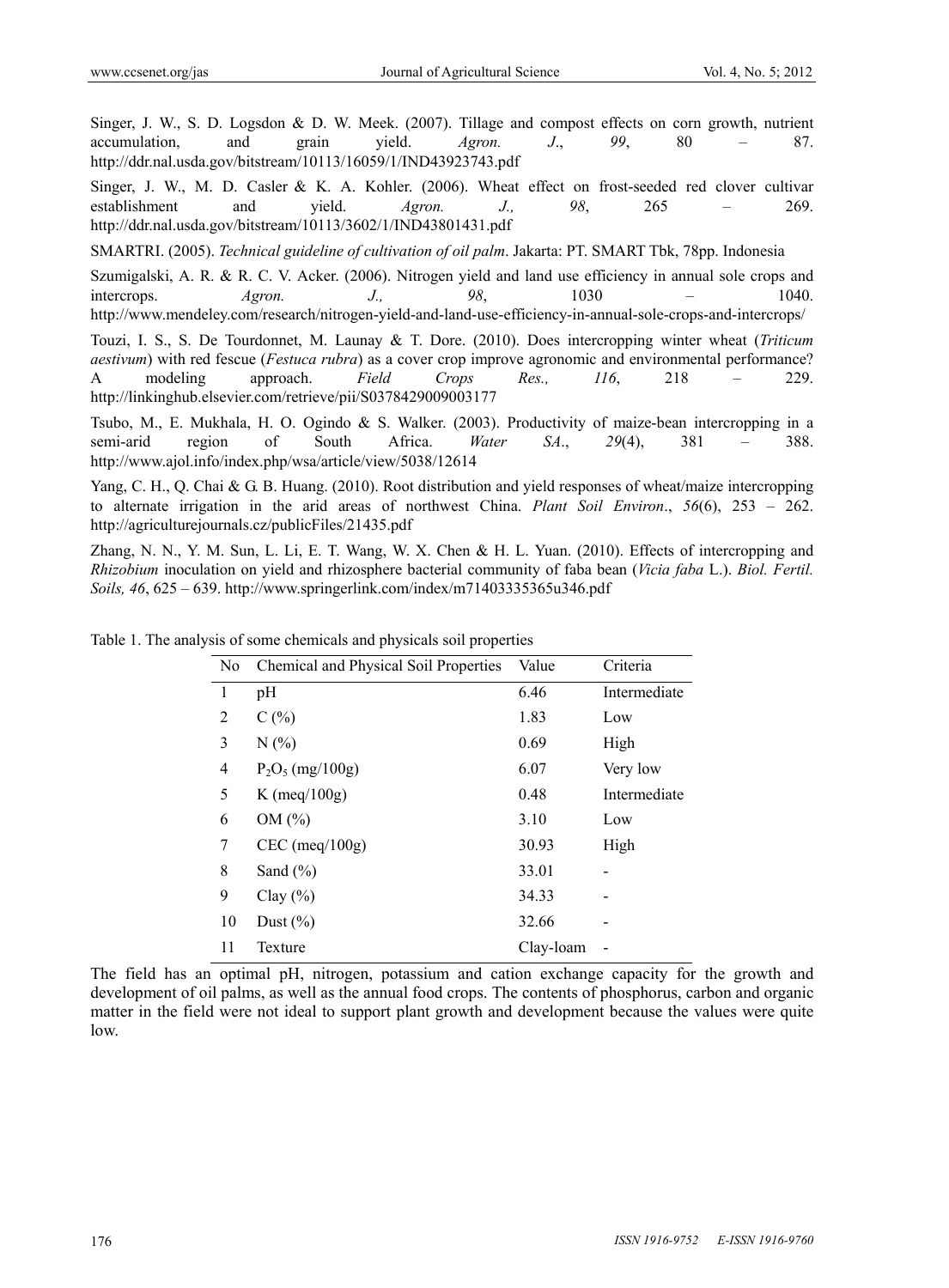| Time of observation         |             | Temperature $(^{\circ}C)$           | Humidity $(\% )$        | Light intensity<br>$(\%)$ |
|-----------------------------|-------------|-------------------------------------|-------------------------|---------------------------|
|                             | Morning     | 30.50                               | 51.30                   | 17.00                     |
| of<br>Beginning<br>research | the<br>Noon | 29.50                               | 52.00                   | 91.00                     |
|                             | Afternoon   | 28.50                               | 52.00                   | 66.50                     |
|                             | Morning     | 29.50                               | 55.50                   | 13.10                     |
| End of the research         | Noon        | 36.20                               | 42.25                   | 88.30                     |
|                             | Afternoon   | 26.30                               | 76.80                   | 85.20                     |
|                             |             | Number of rainy days (per<br>month) | Rainfall (mm/<br>month) |                           |
| September (2007)            |             | 2                                   | 7                       |                           |
| October $(2007)$            |             | 3                                   | 110                     |                           |
| November (2007)             |             | 7                                   | 159                     |                           |
| December (2007)             |             | 25                                  | 536                     |                           |
| January (2008)              |             | 18                                  | 494                     |                           |

## Table 2. Temperature, humidity, light intensity and rainfall at research site

The high temperature and low humidity at the research site are not ideal for the growth and development of oil palms, as well as annual food crops. The research site has a high level of light intensity and rainfalls, so the research site is ideal to support the growth and development of oil palms and the annual food crops from both the environmental variables.

|  |  |  | Table 3. The growth of oil palms in monoculture and intercropped with soybeans and groundnuts |  |  |  |  |
|--|--|--|-----------------------------------------------------------------------------------------------|--|--|--|--|
|  |  |  |                                                                                               |  |  |  |  |

| The growth of oil palms                                                 | Oil palms +<br>Soybeans | Oil palms +<br>Groundnuts | Oil palm in the<br>monoculture system |
|-------------------------------------------------------------------------|-------------------------|---------------------------|---------------------------------------|
| LAI, 6 weeks after planting the annual<br>food crops                    | 1.49a                   | 1.46a                     | 1.39a                                 |
| LAI, 10 weeks after planting the annual<br>food crops                   | 1.71a                   | 1.69a                     | 1.64a                                 |
| NAR $(g dm^{-2} week^{-1})$                                             | 75.07 a                 | 47.35a                    | 42.17a                                |
| $CGR (g m-2 week-1)$                                                    | 1.96a                   | 1.60a                     | 1.20a                                 |
| Stem dry weight (kg), 6 weeks after<br>planting the annual food crops   | 0.31a                   | 0.29a                     | 0.28a                                 |
| Stem dry weight (kg), 10 weeks after<br>planting the annual food crops  | 0.35a                   | 0.30a                     | 0.29a                                 |
| Leaf dry weight (kg), 6 weeks after<br>planting the annual food crops   | 2.59a                   | 2.56a                     | 2.45a                                 |
| Leaf dry weight (kg), 10 weeks after<br>planting the annual food crops  | 0.35a                   | 0.30a                     | 0.29a                                 |
| Plant dry weight (kg), 6 weeks after<br>planting the annual food crops  | 2.89a                   | 2.80a                     | 2.80a                                 |
| Plant dry weight (kg), 10 weeks after<br>planting the annual food crops | 3.01a                   | 2.89a                     | 2.84a                                 |

Means in the same row, followed by different letters, are significantly different, based on the LSD test ( $p \le 0.05$ )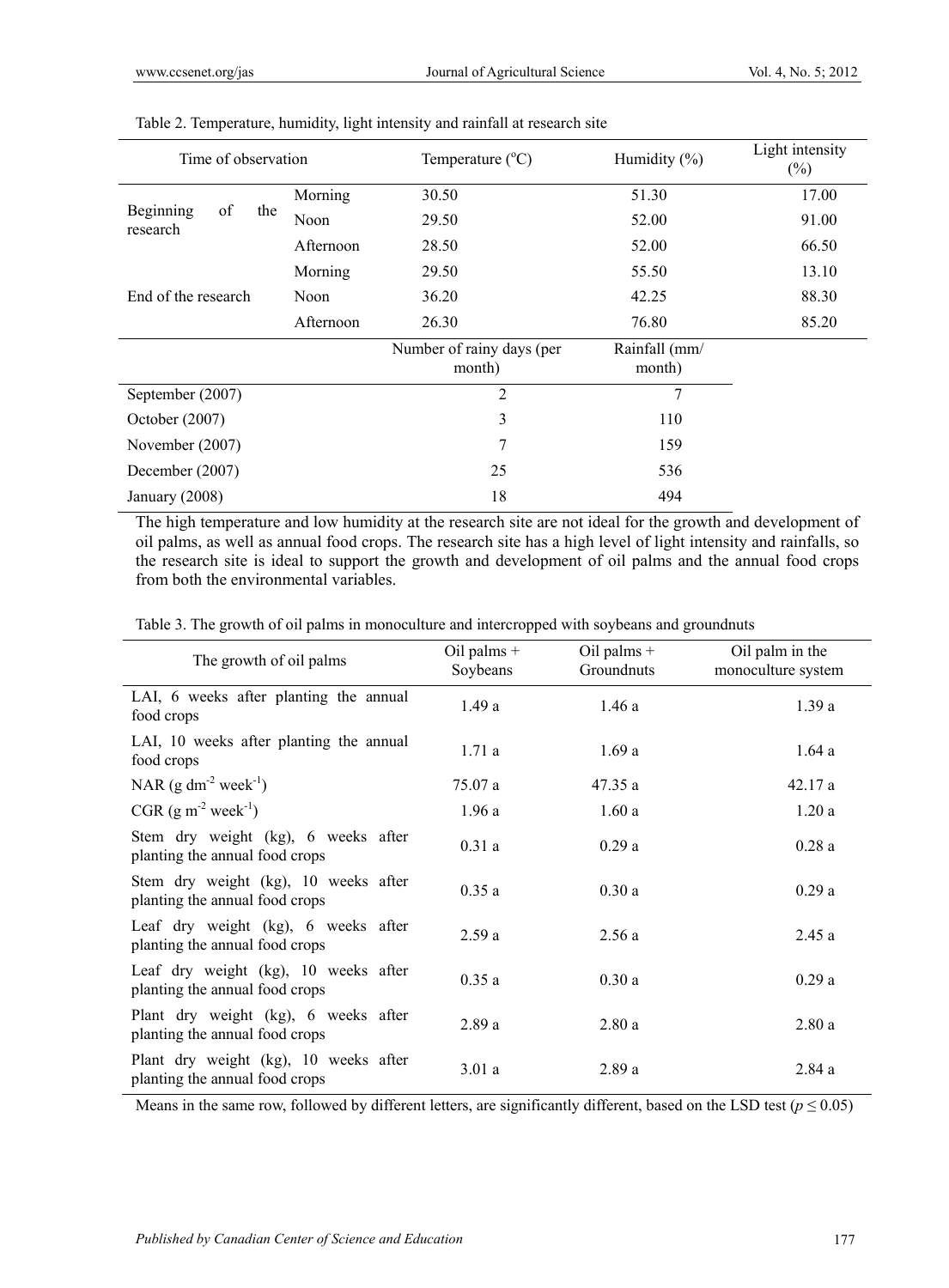| The growth of soybean                           | Intercropping<br>with oil palm | Monoculture |
|-------------------------------------------------|--------------------------------|-------------|
| Number of leaves, 6 weeks after planting        | 25.1a                          | 17.13a      |
| Number of leaves, 10 weeks after planting       | 65.06a                         | 37.86 a     |
| LAI, 6 weeks after planting                     | 0.48a                          | 0.25a       |
| LAI, 10 weeks after planting                    | 3.29a                          | 1.87a       |
| NAR $(g dm^{-2} week^{-1})$                     | 0.51a                          | 0.65a       |
| $CGR (kg m-2 week-1)$                           | 0.36a                          | 0.28a       |
| Total root length (dm), 6 weeks after planting  | 3.8a                           | 4.3a        |
| Total root length (dm), 10 weeks after planting | 10.3a                          | 8.2 a       |
| Root dry weight (g), 6 weeks after planting     | 3.22a                          | 1.77a       |
| Root dry weight $(g)$ , 10 weeks after planting | 7.86 a                         | 3.1a        |
| Plant dry weight (g), 6 weeks after planting    | 19.36a                         | 11.13 a     |
| Plant dry weight (g), 10 weeks after planting   | 74.64 a                        | 44.42 a     |
| Plant height (cm), 6 weeks after planting       | 21.81 a                        | 14.39 a     |
| Plant height (cm), 10 weeks after planting      | 48.40a                         | 36.12a      |
| Stem diameter (cm), 6 weeks after planting      | 0.35a                          | 0.24a       |
| Stem diameter (cm), 10 weeks after planting     | 0.68a                          | 0.43a       |

## Table 4. The growth of soybeans in the intercropping and monoculture systems

Means in the same row, followed by different letters, are significantly different based on the LSD test ( $p \le 0.05$ )

| Yield components                | Intercropped with<br>oil palms | Monoculture |
|---------------------------------|--------------------------------|-------------|
| Number of pods per plant        | 49.66a                         | 40.30a      |
| Weight of pods per plant (g)    | 14.02 a                        | 12.02 a     |
| Seed weight per plant (g)       | 11.26a                         | 9.36 a      |
| 100 seed weight $(g)$           | 9.10a                          | 8.78 a      |
| Seed yield per hectare (ton/ha) | 1.18a                          | 1.03a       |
| Harvest index                   | 0.18a                          | 022a        |

Table 5. Yield components of the soybeans intercropped with oil palms and in the monoculture system

Means in the same row, followed by different letters, are significantly different based on the LSD test ( $p \le 0.05$ )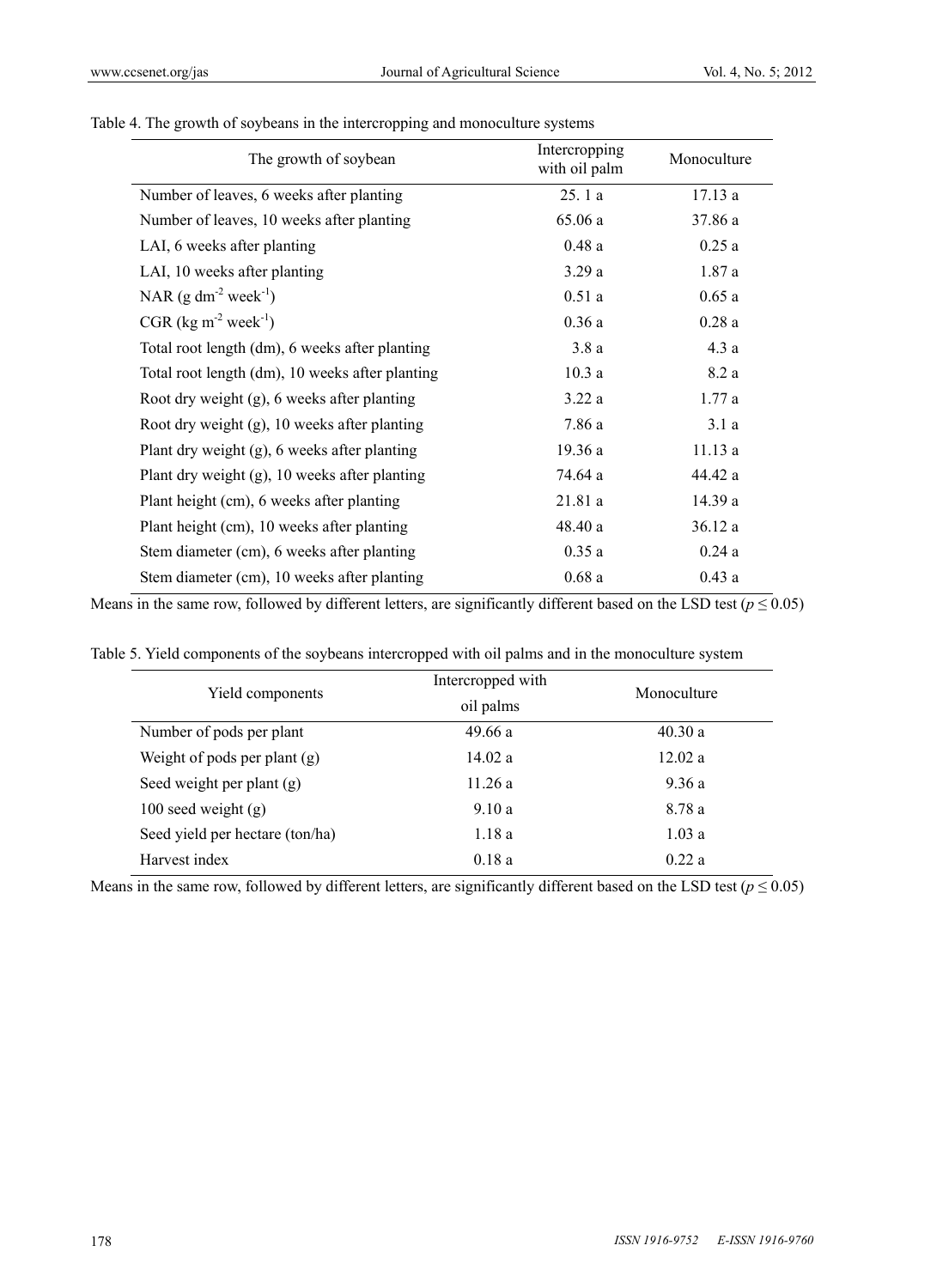| The growth of groundnut                         | Intercropping<br>with oil palm | Monoculture        |
|-------------------------------------------------|--------------------------------|--------------------|
| Number of leaves, 6 weeks after planting        | 26.36 a                        | 18.36a             |
| Number of leaves, 10 weeks after planting       | 59.60 a                        | 41.30 a            |
| LAI, 6 weeks after planting                     | 0.13a                          | 0.11a              |
| LAI, 10 weeks after planting                    | 3.17a                          | 2.13a              |
| NAR $(g dm^{-2} week^{-1})$                     | 0.92a                          | 0.73a              |
| $CGR$ (kg m <sup>-2</sup> week <sup>-1</sup> )  | 0.53a                          | 0.27a              |
| Total root length (dm), 6 weeks after planting  | 2.83a                          | 2.92a              |
| Total root length (dm), 10 weeks after planting | 11.68a                         | 9.43a              |
| Root dry weight (g), 6 weeks after planting     | 1.96a                          | 1.54a              |
| Root dry weight $(g)$ , 10 weeks after planting | 17.93 a                        | 13.04a             |
| Plant dry weight $(g)$ , 6 weeks after planting | 5.92a                          | 4.23a              |
| Plant dry weight (g), 10 weeks after planting   | 75.05a                         | 39.78 a            |
| Plant height (cm), 6 weeks after planting       | 10.55a                         | 7.85 a             |
| Plant height (cm), 10 weeks after planting      | 27.12a                         | 16.10 <sub>b</sub> |
| Stem diameter (cm), 6 weeks after planting      | 0.41a                          | 0.32 <sub>b</sub>  |
| Stem diameter (cm), 10 weeks after planting     | 0.56a                          | 0.45 <sub>b</sub>  |

## Table 6. The growth of groundnuts grown in the intercropping and monoculture systems

Means in the same row, followed by the different letters, are significantly different, based on the LSD test ( $p \leq$ 0.05).

Table 7. Yield components of the groundnuts intercropped with oil palms and in monoculture

| Yield components                | Intercropped with oil<br>palms | Monoculture |
|---------------------------------|--------------------------------|-------------|
| Number of pods per plant        | 15.53 a                        | 12.66a      |
| Weight of pods per plant $(g)$  | 20.40a                         | 17.74a      |
| Seed weight per plant (g)       | 15.20a                         | 12.54a      |
| 100 seed weight $(g)$           | 40.66a                         | 36.17a      |
| Seed yield per hectare (ton/ha) | 1.32a                          | 1.22a       |
| Harvest index                   | 0.30 <sub>b</sub>              | 0.45a       |

Means in the same row, followed by the different letters, are significantly different, based on the LSD test ( $p \leq$ 0.05).

Table 8. Land use efficiency in the intercropping of oil palms – soybeans and oil palms – groundnuts

| Intercropping           | Land use efficiency |
|-------------------------|---------------------|
| Oil palm – soybean      | 4.10                |
| Oil palm $-$ ground nut | 3.30                |